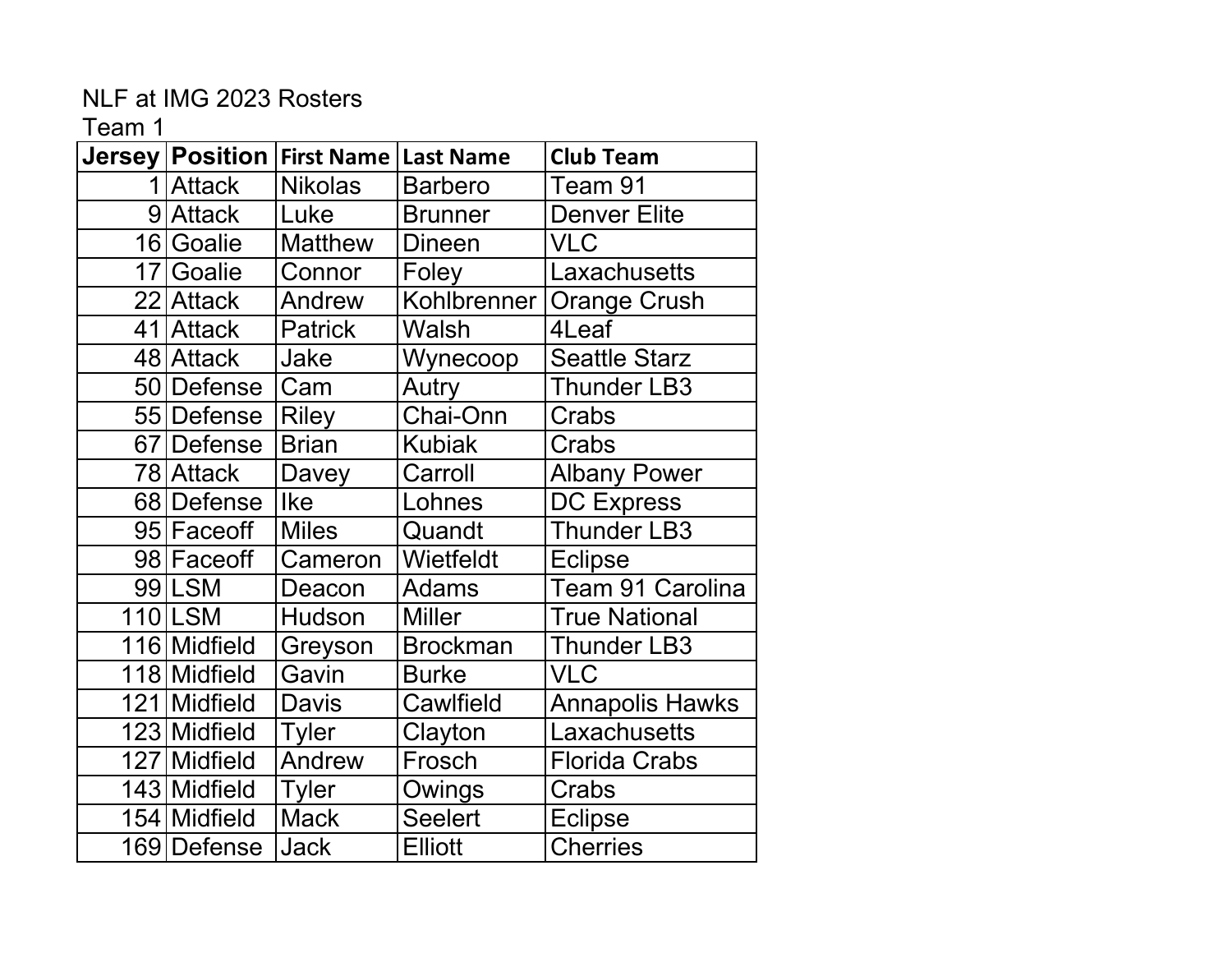| Jersey   Position | <b>First Name   Last Name</b> |                  | <b>Club Team</b>        |
|-------------------|-------------------------------|------------------|-------------------------|
| 4 Attack          | Zach                          | <b>Bye</b>       | <b>Predators</b>        |
| 15 Goalie         | Connor                        | Devanney         | <b>Florida Crabs</b>    |
| 18 Goalie         | Walker                        | <b>Hunter</b>    | <b>Leading Edge</b>     |
| 21 Attack         | <b>Niko</b>                   | <b>Karetsos</b>  | <b>Thunder LB3</b>      |
| 23 Attack         | Colin                         | Kruger           | <b>SweetLax</b>         |
| 26 Attack         | <b>Teddy</b>                  | Luthy            | <b>Eclipse</b>          |
| 46 Attack         | Ryan                          | <b>Winters</b>   | Laxachusetts            |
| 51 Defense        | <b>Wells</b>                  | <b>Bergstrom</b> | Big 4 HHH               |
| 60 Defense        | Jimmy                         | Grieve           | <b>West Coast Starz</b> |
| 61 Defense        | Tillman                       | Griffeth         | <b>Thunder LB3</b>      |
| 63 Defense        | John                          | Hampton          | <b>Team 91 National</b> |
| 69 Defense        | <b>Scott</b>                  | Lowe             | Laxachusetts            |
| 94 Faceoff        | Rogan                         | Kane             | LI Express              |
| 97 Faceoff        | Owen                          | Umansky          | Laxachusetts            |
| 104 LSM           | George                        | Ely              | <b>Eclipse</b>          |
| 108 LSM           | <b>Nate</b>                   | Laquis           | <b>SweetLax Florida</b> |
| 111 Midfield      | <b>Jack</b>                   | <b>Shimer</b>    | Team 91 Carolina        |
| 126 Midfield      | <b>Tyler</b>                  | Fox              | <b>Eclipse</b>          |
| 131 Midfield      | <b>Pierce</b>                 | Hart             | Mesa                    |
| 135 Midfield      | Charlie                       | Kingsbury        | Big 4 HHH               |
| 141 Midfield      | <b>Patrick</b>                | McDonough        | Big 4 HHH               |
| 163 Midfield      | Julian                        | Targete          | Laxachusetts            |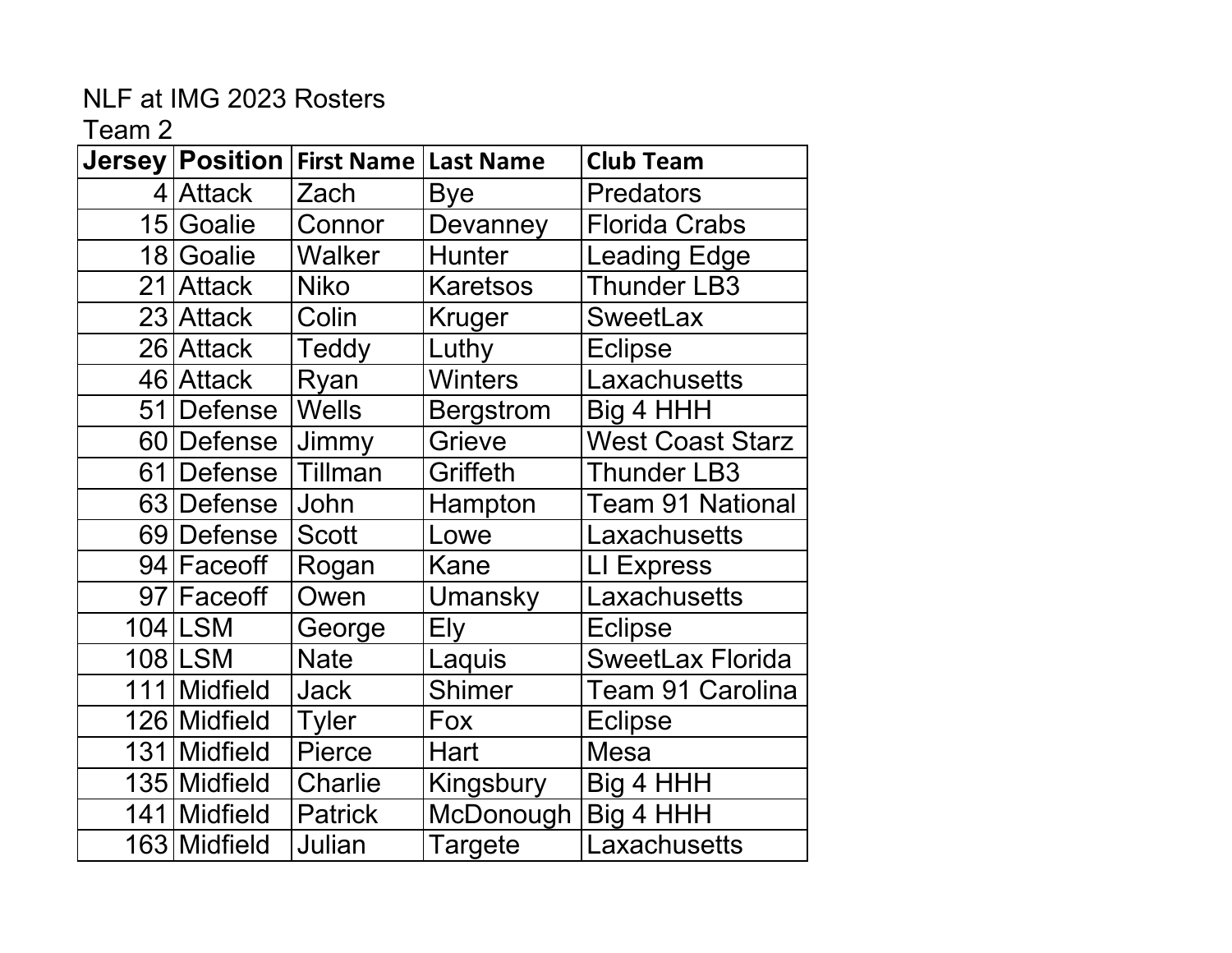| <b>Jersey</b> | <b>Position</b> | <b>First Name</b> | <b>Last Name</b> | <b>Club Team</b>        |
|---------------|-----------------|-------------------|------------------|-------------------------|
|               | 8 Attack        | Ryan              | <b>DiRocco</b>   | Mesa                    |
|               | 10 Attack       | <b>Harrison</b>   | <b>Edwards</b>   | <b>West Coast Starz</b> |
|               | 12 Goalie       | Jack              | <b>Burdge</b>    | <b>Thunder LB3</b>      |
|               | 26 Goalie       | Ryan              | Williamson       | Laxachusetts            |
|               | 35 Attack       | <b>Nick</b>       | <b>Purnell</b>   | 4Leaf                   |
|               | 39 Attack       | <b>Asher</b>      | <b>Stull</b>     | <b>Denver Elite</b>     |
|               | 44 Attack       | Zack              | Waxman           | Laxachusetts            |
|               | 53 Defense      | <b>Makin</b>      | <b>Blalock</b>   | <b>DC Express</b>       |
|               | 74 Defense      | Zach              | Mesa             | <b>SweetLax Florida</b> |
|               | 80 Defense      | David             | Sullivan         | Laxachusetts            |
|               | 83 Defense      | Luke              | <b>Topley</b>    | Big 4 HHH               |
|               | 85 Defense      | Lloyd             | Ziparo           | <b>Orange Crush</b>     |
|               | 86 Faceoff      | Rocco             | <b>Boland</b>    | Laxachusetts            |
|               | 90 Faceoff      | <b>Nate</b>       | Gobel            | <b>Always Sunny</b>     |
|               | 101 LSM         | Luke              | <b>Bernasek</b>  | VLC                     |
|               | <b>115 LSM</b>  | <b>JP</b>         | Underwood        | <b>West Coast Starz</b> |
|               | 149 Midfield    | Connor            | Ryan             | SweetLax Florida        |
|               | 151 Midfield    | Ethan             | <b>Salvia</b>    | Crabs                   |
|               | 155 Midfield    | Dean              | <b>Shacklett</b> | Big 4 HHH               |
|               | 157 Midfield    | Fletcher          | <b>Sullivan</b>  | <b>Denver Elite</b>     |
|               | 158 Midfield    | Jake              | Spencer          | <b>Cherries</b>         |
|               | 167 Midfield    | Aidan             | Wooley           | <b>Thunder LB3</b>      |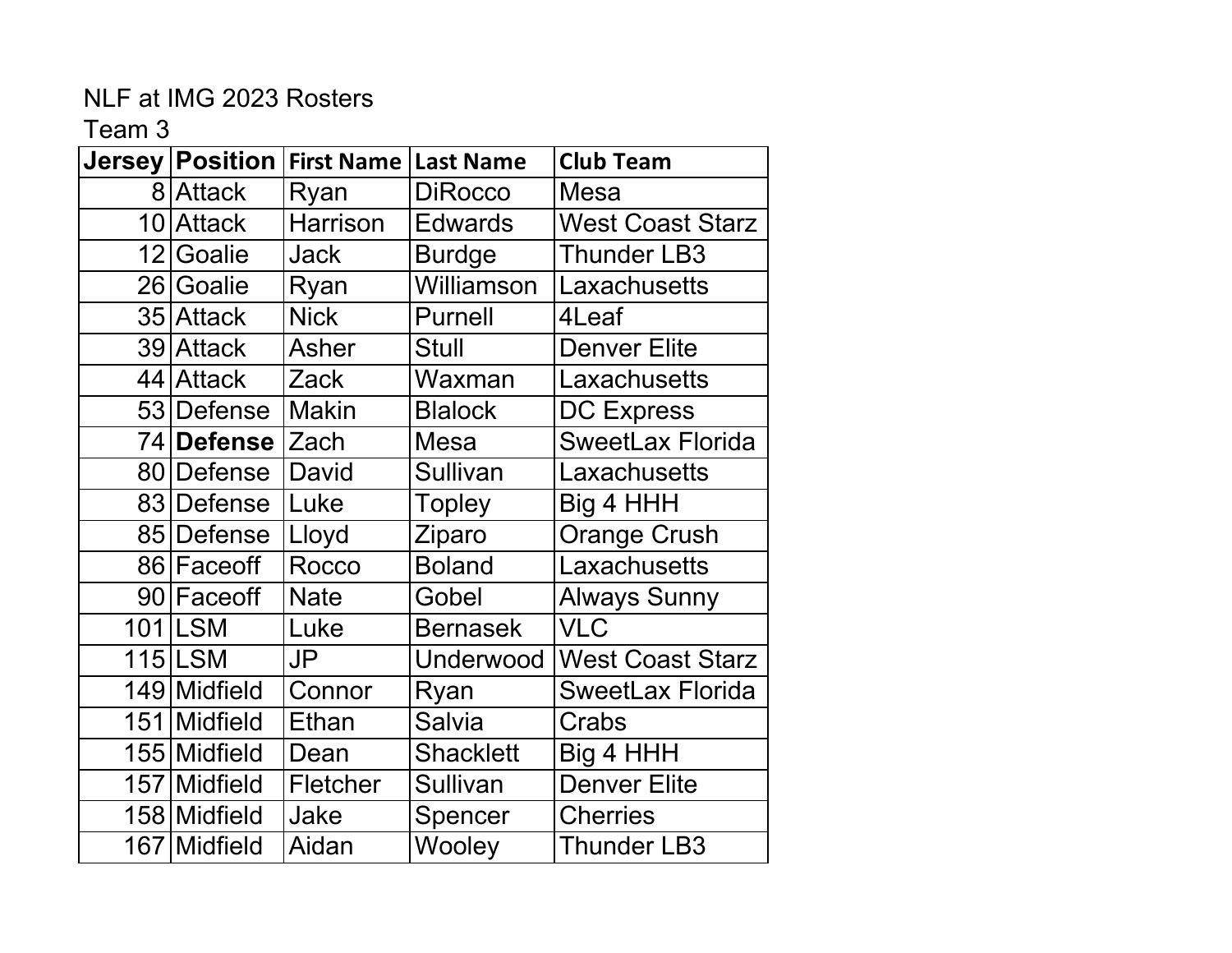| Jersey   Position | <b>First Name</b> | <b>Last Name</b>  | <b>Club Team</b>        |
|-------------------|-------------------|-------------------|-------------------------|
| 7 Attack          | Ryan              | Connolly          | <b>Eclipse</b>          |
| 14 Goalie         | Spencer           | Day               | <b>Denver Elite</b>     |
| 15 Attack         | Fred              | Fulkerson         | <b>Denver Elite</b>     |
| 16 Attack         | <b>Nolan</b>      | Gilmartin         | <b>Richmond Hawks</b>   |
| 23 Goalie         | <b>Riley</b>      | <b>Stanton</b>    | Laxachusetts            |
| 29 Attack         | Grayson           | <b>McClements</b> | 3d New England          |
| 52 Defense        | Christian         | <b>Biggins</b>    | Laxachusetts            |
| 54 Defense        | <b>Steele</b>     | <b>Bohigian</b>   | <b>DC Express</b>       |
| 62 Defense        | Aiden             | Groves            | <b>Mesa</b>             |
| 66 Defense        | Quintan           | <b>Kilrain</b>    | Crabs                   |
| 93 Face off       | <b>Jackson</b>    | Henehan           | Laxachusetts            |
| 96 Faceoff        | Will              | <b>Roberts</b>    | <b>DC Express</b>       |
| 100 LSM           | <b>Benjamin</b>   | <b>Bavar</b>      | Crabs                   |
| 113 LSM           | <b>Walker</b>     | <b>Schwartz</b>   | Big 4 HHH               |
| 120 Midfield      | Charlie           | Carmouche         | Team 91 Carolina        |
| 122 Midfield      | Cooper            | Chapman           | Laxachusetts            |
| 125 Midfield      | Henry             | Fleckner          | <b>VLC</b>              |
| 132 Midfield      | <b>Kris</b>       | Henning           | Big 4 HHH               |
| 134 Midfield      | <b>Maddox</b>     | Johnson           | <b>SweetLax Florida</b> |
| 140 Midfield      | <b>Hayes</b>      | <b>McCarron</b>   | Laxachusetts            |
| 170 Attack        | Ryan              | <b>Nagle</b>      | Laxachusetts            |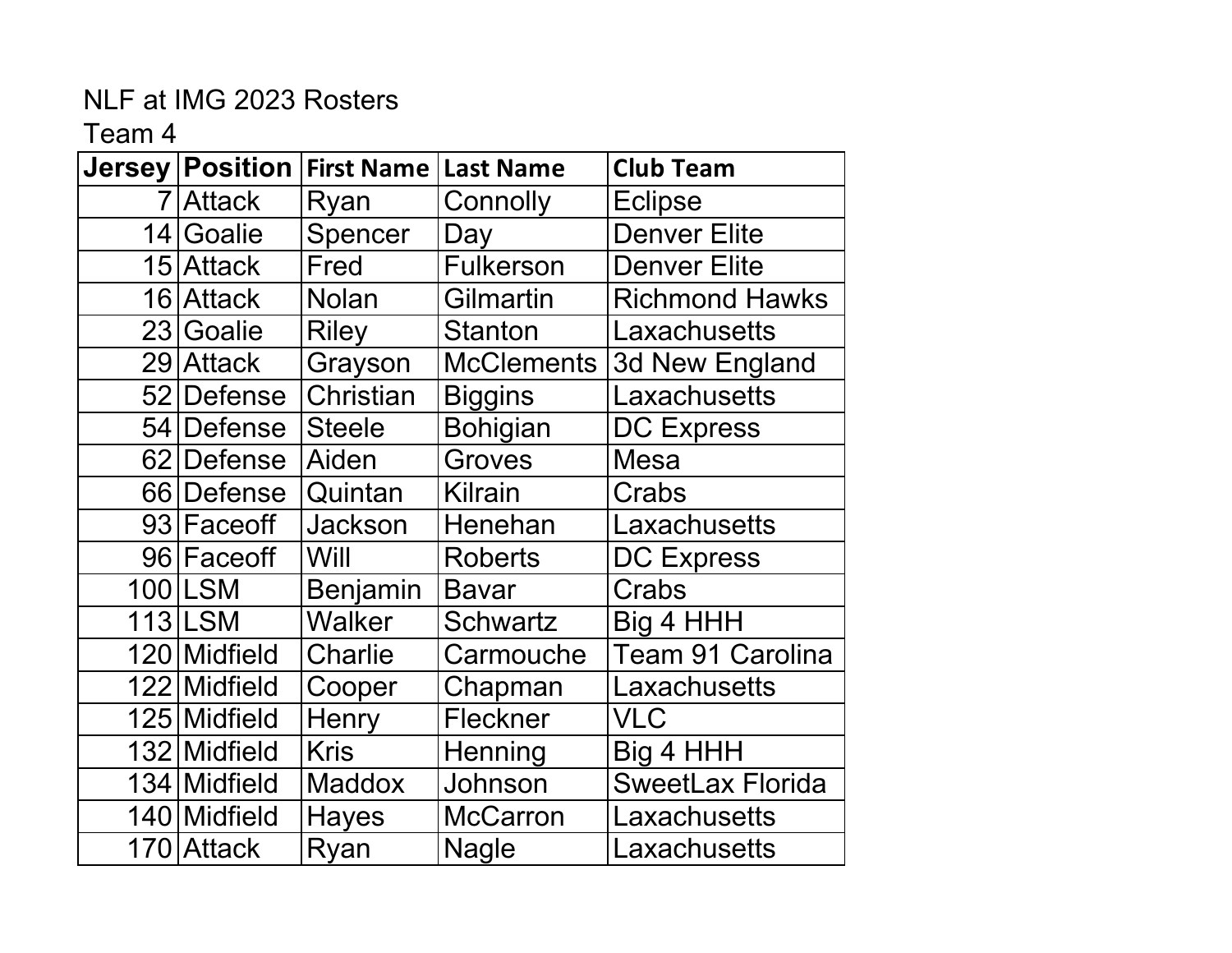|    |              | Jersey   Position   First Name | <b>Last Name</b>   | <b>Club Team</b>        |
|----|--------------|--------------------------------|--------------------|-------------------------|
|    | 11 Attack    | <b>Drew</b>                    | Filanowski         | <b>Express North</b>    |
| 11 | Goalie       | Joe                            | <b>Budington</b>   | <b>Midwest Express</b>  |
|    | 12 Attack    | Ronan                          | <b>Fitzpatrick</b> | Team 91                 |
|    | 13 Goalie    | Holden                         | <b>Busby</b>       | <b>Eclipse</b>          |
|    | 17 Attack    | <b>Robert</b>                  | Grawemeyer         | <b>West Coast Starz</b> |
|    | 20 Attack    | Leo                            | <b>Hammons</b>     | <b>Midwest Express</b>  |
|    | 24 Attack    | <b>Charles</b>                 | Kurtz              | <b>Eclipse</b>          |
|    | 56 Attack    | <b>Matt</b>                    | Moore              | 3d New England          |
|    | 57 Defense   | <b>Brian</b>                   | <b>Edwards</b>     | <b>Thunder LB3</b>      |
|    | 64 Defense   | Charlie                        | <b>Hazard</b>      | Laxachusetts            |
|    | 70 Defense   | <b>AJ</b>                      | <b>Marsh</b>       | Crabs                   |
|    | 72 Defense   | <b>Murphy</b>                  | McLaughlin         | Laxachusetts            |
|    | 73 Defense   | Logan                          | Meighan            | <b>DC Express</b>       |
|    | 88 Face off  | Sean                           | Creter             | <b>Leading Edge</b>     |
|    | 109 LSM      | Luke                           | <b>Michalik</b>    | <b>Prime Time</b>       |
|    | 117 Midfield | Christian                      | <b>Brunner</b>     | Laxachusetts            |
|    | 130 Midfield | Peter                          | Grandolfo          | <b>Eclipse</b>          |
|    | 146 Midfield | Joey                           | Papa               | <b>Orange Crush</b>     |
|    | 150 Midfield | <b>Magnus</b>                  | Salmon             | <b>Cherries</b>         |
|    | 165 Midfield | Lorenzo                        | Varona             | <b>Leading Edge</b>     |
|    | 166 Midfield | Elijah                         | <b>Williams</b>    | Team 91 Tri-State       |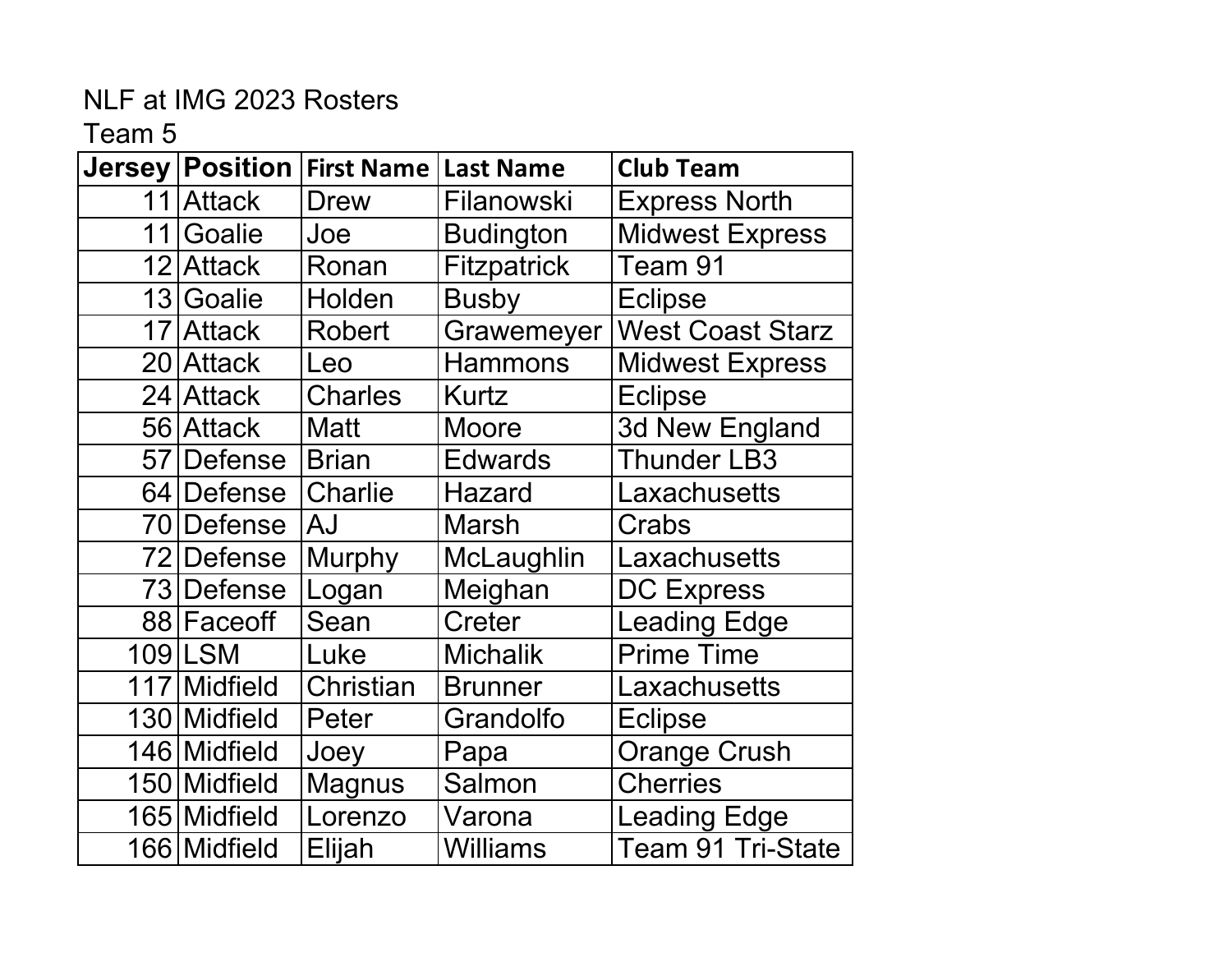|    |              | Jersey   Position   First Name   Last Name |                   | <b>Club Team</b>       |
|----|--------------|--------------------------------------------|-------------------|------------------------|
|    | 13 Attack    | <b>Ben</b>                                 | Forman            | <b>Express North</b>   |
| 21 | Goalie       | <b>Clark</b>                               | Shaw              | <b>Thunder LB3</b>     |
|    | 25 Attack    | <b>Alex</b>                                | Lobel             | <b>Thunder LB3</b>     |
|    | 25 Goalie    | <b>Brayden</b>                             | Wilcken           | Team 91                |
|    | 28 Attack    | Ryan                                       | Mayerhofer        | Team 91                |
|    | 29 Faceoff   | Logan                                      | Olazabal          | <b>Next Level</b>      |
|    | 30 Attack    | <b>Seamus</b>                              | <b>McNally</b>    | <b>DC Express</b>      |
|    | 32 Attack    | Luca                                       | Pallagrosi        | LI Express             |
|    | 38 Attack    | <b>Brian</b>                               | <b>Shortt</b>     | Laxachusetts           |
|    | 59 Defense   | Chase                                      | <b>Gozdeck</b>    | _axachusetts           |
|    | 67 Defense   | <b>Brian</b>                               | <b>Kubiak</b>     | Crabs                  |
|    | 77 Defense   | <b>Nicholas</b>                            | <b>Ross</b>       | Big 4 HHH              |
|    | 78 Defense   | <b>Elliott</b>                             | <b>Rutherford</b> | <b>Denver Elite</b>    |
|    | 87 Faceoff   | Hugh                                       | Carlin            | Tristate               |
|    | 102 LSM      | Luke                                       | <b>Bobby</b>      | <b>Midwest Express</b> |
|    | 103 LSM      | <b>Powers</b>                              | Carpenter         | <b>Thunder LB3</b>     |
|    | 119 Midfield | James                                      | Canipe            | Thunder LB3            |
|    | 127 Midfield | Andrew                                     | Frosch            | <b>Florida Crabs</b>   |
|    | 133 Midfield | Hans                                       | <b>Huber</b>      | 4Leaf                  |
|    | 138 Midfield | <b>Jack</b>                                | Mayerhofer        | Team 91                |
|    | 145 Midfield | Jacob                                      | Pacheco           | Crabs                  |
|    | 162 Midfield | <b>Matt</b>                                | <b>Swirbalus</b>  | Laxachusetts           |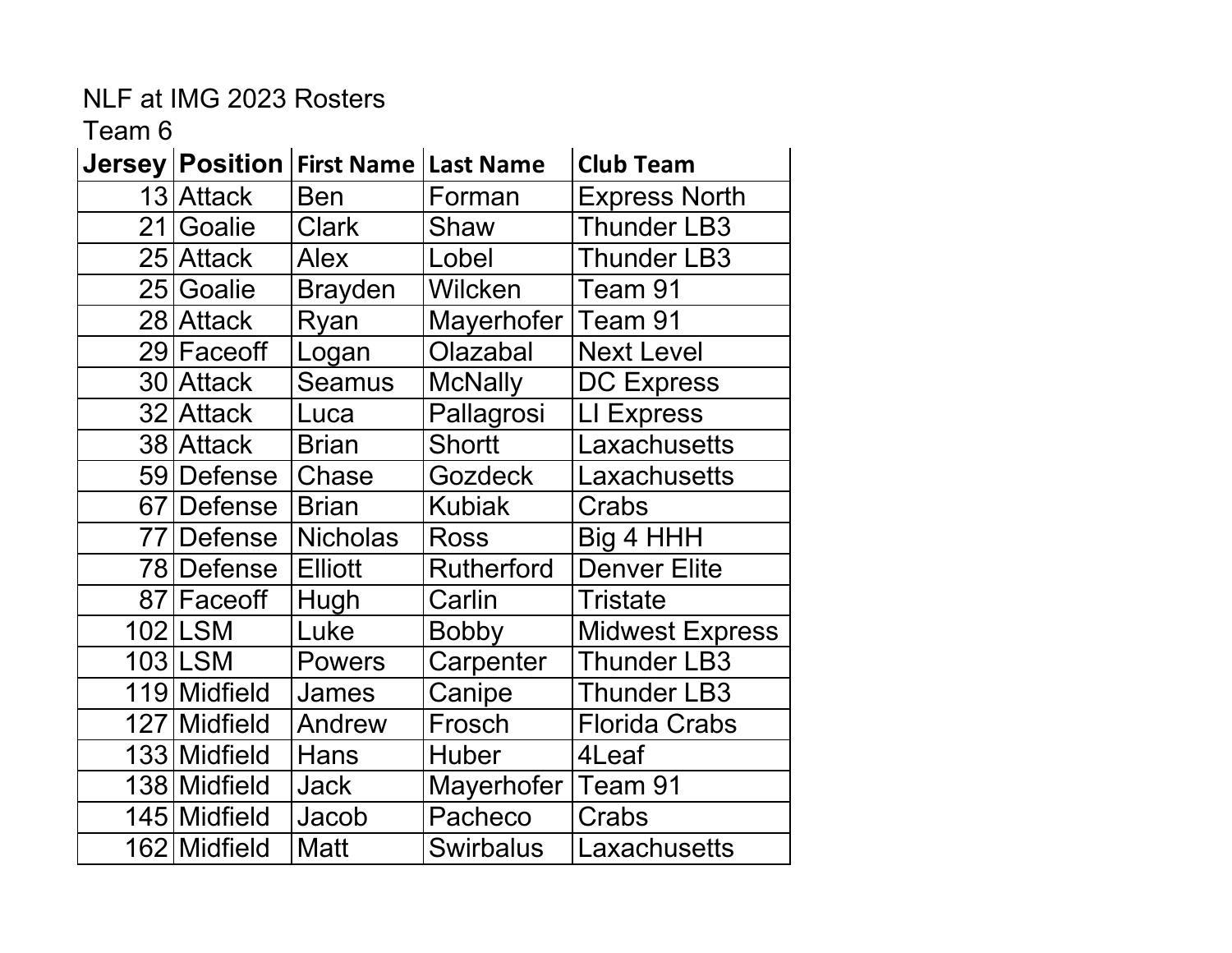| <b>Jersey</b> | <b>Position</b> | <b>First Name</b> | <b>Last Name</b> | <b>Club Team</b>    |
|---------------|-----------------|-------------------|------------------|---------------------|
|               | 2 Attack        | <b>Trevor</b>     | <b>Brotons</b>   | <b>Leading Edge</b> |
| 14            | <b>Attack</b>   | <b>Blake</b>      | Forrester        | Laxachusetts        |
| 22            | Goalie          | <b>Matthew</b>    | Shepard          | <b>Eclipse</b>      |
|               | 24 Goalie       | <b>Philip</b>     | Verdi            | LI Express          |
|               | 27 Attack       | <b>Patrick</b>    | <b>Maroney</b>   | Laxachusetts        |
|               | 40 Attack       | Evan              | Suh              | <b>Thunder LB3</b>  |
|               | 45 Attack       | Luke              | Winkler          | <b>Eclipse</b>      |
|               | 47 Attack       | <b>Jackson</b>    | Wolfram          | <b>Prime Time</b>   |
|               | 75 Defense      | Sam               | <b>Millison</b>  | <b>Denver Elite</b> |
|               | 76 Defense      | Adam              | Nigrelli         | Laxachusetts        |
| 81            | Defense         | Liam              | <b>Sweeney</b>   | <b>Thunder LB3</b>  |
| 841           | <b>Defense</b>  | <b>Brady</b>      | Wasen            | <b>Cherries</b>     |
|               | 92 Faceoff      | Zach              | Hayashi          | Crabs               |
|               | <b>112 LSM</b>  | Alexander         | Populoh          | <b>DC Express</b>   |
|               | 129 Midfield    | Eli               | Goldstein        | Laxachusetts        |
|               | 136 Midfield    | Jake              | Laubach          | Big 4 HHH           |
|               | 142 Midfield    | <b>Patrick</b>    | <b>Mullen</b>    | <b>Prime Time</b>   |
|               | 144 Midfield    | Cade              | Oxley            | <b>Denver Elite</b> |
|               | 153 Midfield    | <b>Jackson</b>    | <b>Sedlacek</b>  | <b>Thunder LB3</b>  |
|               | 159 Midfield    | Cam               | <b>Stanley</b>   | <b>Denver Elite</b> |
|               | 168 LSM         | <b>Brandon</b>    | <b>Nolen</b>     | Team 91 Texas       |